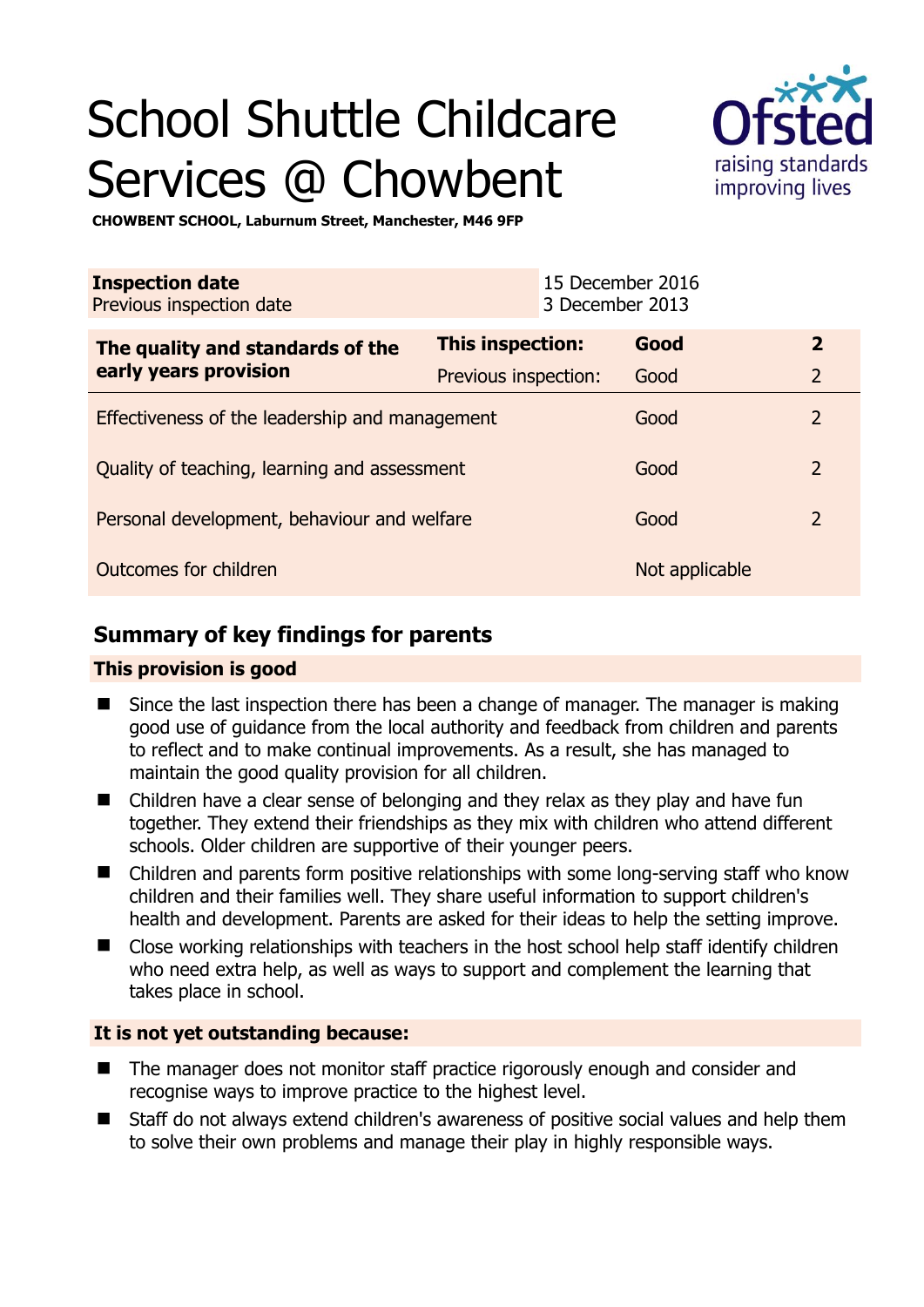# **What the setting needs to do to improve further**

## **To further improve the quality of the early years provision the provider should:**

- enhance understanding of the very best practice and use this knowledge to help evaluate more effectively, to drive the quality of staff's practice to the very highest level
- build on children's already good understanding of positive social values and consider further ways of helping them to think about how to independently solve problems and manage their own play in highly responsible ways.

# **Inspection activities**

- The inspector observed activities indoors and outdoors and assessed the impact this has on children's enjoyment and development.
- The inspector and the manager observed children at play and evaluated the effectiveness of the activities.
- The inspector held a meeting with the manager and provider. She looked at relevant documentation, such as the operational plan, evidence of the suitability of staff working in the setting, staff training and children's records.
- The inspector spoke to some children and parents during the inspection. She took account of the views of others, using the setting's own records.

# **Inspector**

Angela Rowley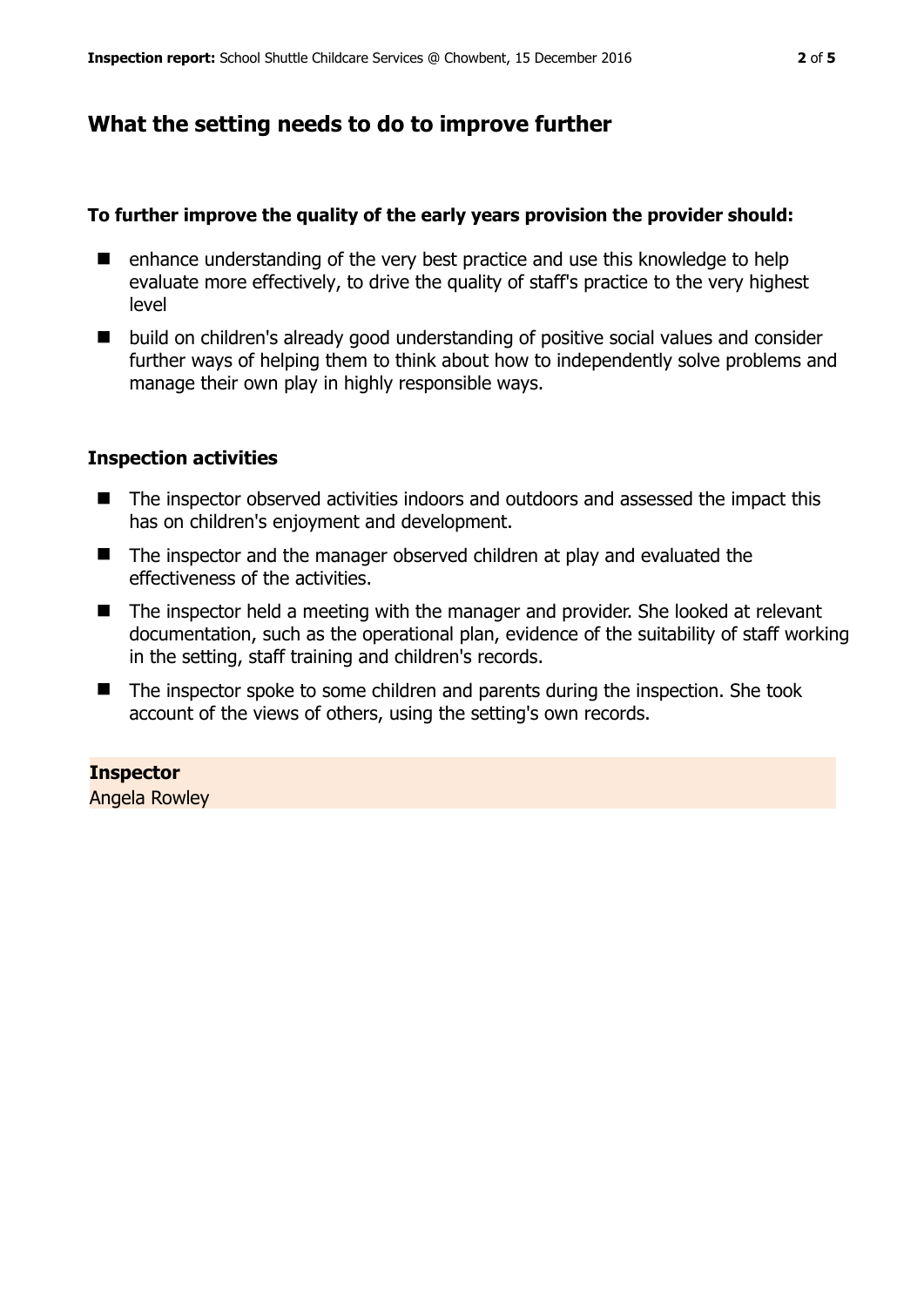# **Inspection findings**

## **Effectiveness of the leadership and management is good**

The arrangements for safeguarding are effective. Staff are safely recruited and vetted. They regularly attend essential training, such as for first aid and child protection. The manager has a working knowledge of responding to concerns to help keep children safe. She implements clear operational procedures. These include procedures for the safe storage of mobile phones. Staff also keep all required records and have procedures for ensuring the safety of children when taking them to school and collecting them from other schools. Regular and consistent staff support children well. The manager gives a clear guidance to ensure the provision runs smoothly and, generally, monitors staff performance well. The manager is reflective. She looks for new ideas to refresh and improve the activities for children. She works closely with the provider and host school to achieve this. Plans are already in place to allow children safe access to the internet to extend their use of technology in the setting and to find ways to enable children to play outside safely in the winter months.

## **Quality of teaching, learning and assessment is good**

Staff request information about children from parents so they can meet their needs from the start. They also discuss children's needs with teachers in the schools they serve. This helps them to identify which children need any additional support. Staff plan and provide interesting play opportunities, which build on children's learning in school. For example, on the day of the inspection staff equipped the craft activity area to provide creative opportunities for children to design greetings cards or write letters to Santa. The youngest children practised writing their names and simple words, such as Mum and Dad. During creative activities, staff make suggestions and model how to design using even better ways. Children show great pride in what they achieve. Staff have a good understanding of different play preferences. They plan effectively to engage all children in interesting play. For example, boys and girls enjoy imaginative play as they play with toy ponies and dinosaurs collaboratively.

## **Personal development, behaviour and welfare are good**

An established key-person system is used effectively to ensure children are well supported and have a smooth transition between the setting and school. Children develop strong bonds with staff and enjoy their interaction and conversation during play. They develop a strong sense of security and are confident to make full use of the available space to have fun or to relax together. In the main, children know what is expected of them. Staff implement consistent routines and children contribute to making the rules. Staff have recently started to place a strong emphasis on promoting positive social values, in particular encouraging children to be more helpful and respectful. Staff recognise the importance of children being able to play energetically after school. They make good use of the playground and hall to organise sports activities and team games. Children enjoy the food and drink provided. They swiftly learn how to follow expected self-care routines, such as clearing away and washing their own plates and cups after snack time. Children's social skills and levels of confidence develop significantly. Staff support children to develop the confident attitudes they need to continue being good learners in school.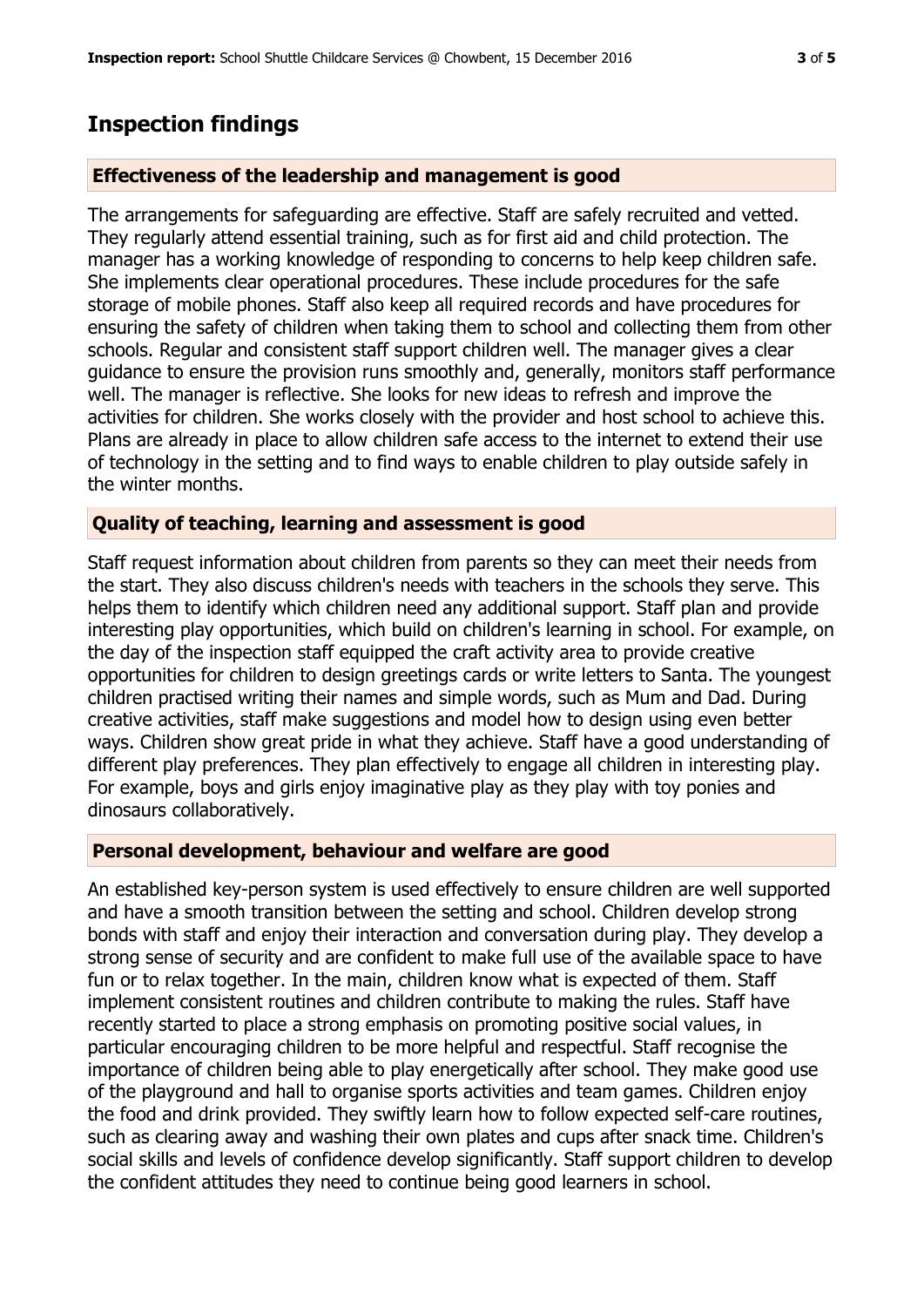# **Setting details**

| Unique reference number                             | EY465270                                                                             |  |
|-----------------------------------------------------|--------------------------------------------------------------------------------------|--|
| <b>Local authority</b>                              | Wigan                                                                                |  |
| <b>Inspection number</b>                            | 1066978                                                                              |  |
| <b>Type of provision</b>                            | Out of school provision                                                              |  |
| Day care type                                       | Childcare - Non-Domestic                                                             |  |
| <b>Registers</b>                                    | Early Years Register, Compulsory Childcare<br>Register, Voluntary Childcare Register |  |
| Age range of children                               | $4 - 12$                                                                             |  |
| <b>Total number of places</b>                       | 60                                                                                   |  |
| Number of children on roll                          | 135                                                                                  |  |
| Name of registered person                           | School Shuttle Childcare Services Ltd                                                |  |
| <b>Registered person unique</b><br>reference number | RP532784                                                                             |  |
| <b>Date of previous inspection</b>                  | 3 December 2013                                                                      |  |
| <b>Telephone number</b>                             | 07967482419                                                                          |  |

School Shuttle Childcare Services @ Chowbent registered in 2013. It is one of four current out-of-school settings operated by School Shuttle Childcare Services Ltd. Children are transported to and from a number of local schools to childcare sessions held in designated areas within Chowbent Primary School. The setting employs seven regular members of childcare staff. The manager holds a suitable early years qualification at level 3. The setting opens from 7.30am to 9am and 3pm to 6pm, Monday to Friday, during term time. Holiday care is provided each weekday, from 7.30am to 6pm.

This inspection was carried out by Ofsted under sections 49 and 50 of the Childcare Act 2006 on the quality and standards of provision that is registered on the Early Years Register. The registered person must ensure that this provision complies with the statutory framework for children's learning, development and care, known as the early years foundation stage.

Any complaints about the inspection or the report should be made following the procedures set out in the guidance 'Complaints procedure: raising concerns and making complaints about Ofsted', which is available from Ofsted's website: www.gov.uk/government/organisations/ofsted. If you would like Ofsted to send you a copy of the guidance, please telephone 0300 123 4234, or email enquiries@ofsted.gov.uk.